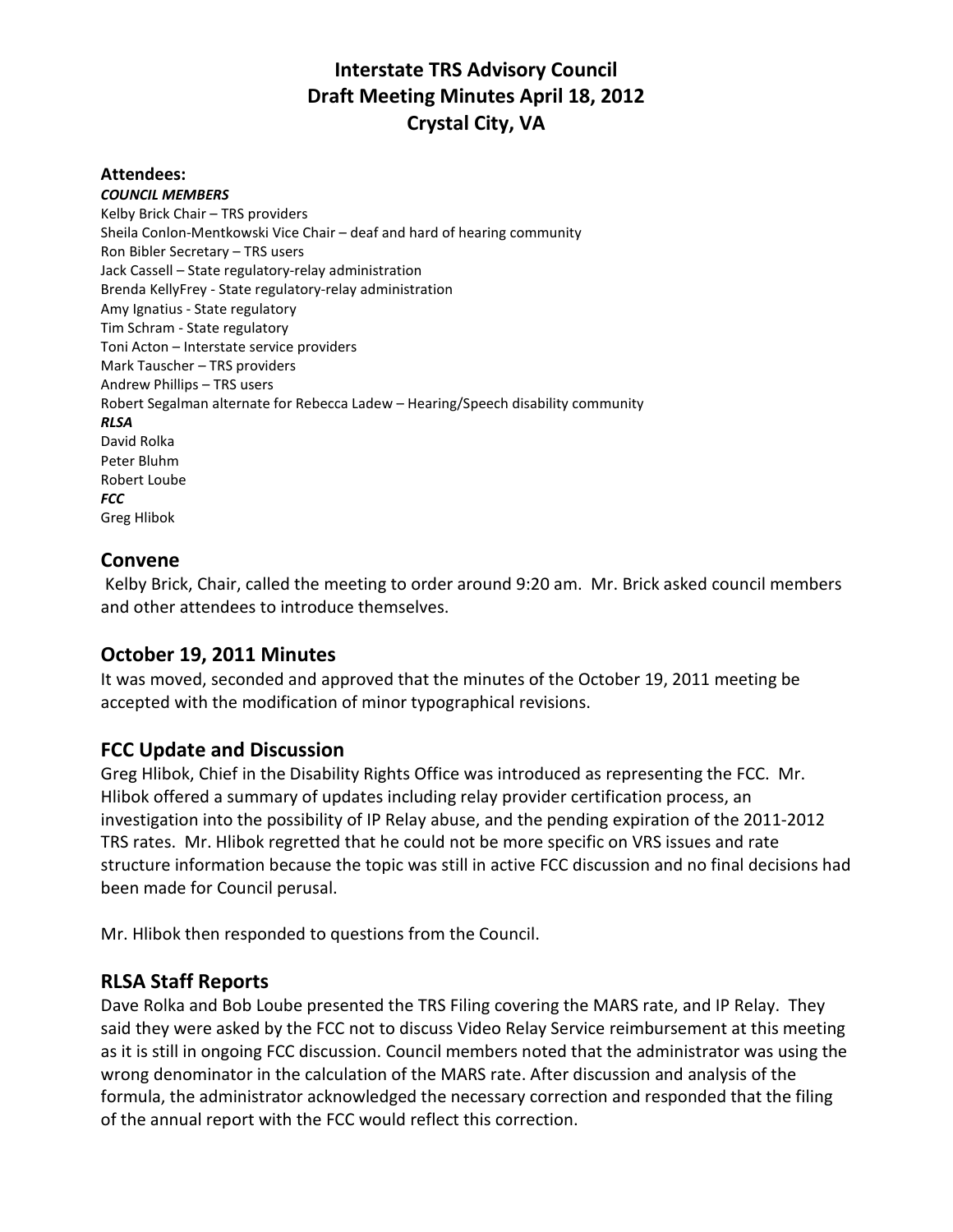Dave Rolka presented an overview of RLSA first year as TRS Fund Administrator. He discussed RLSA's role and experience in handling the changes and challenges of the past year. Mr. Rolka then responded to a number of questions from Council members. A discussion ensued on the feasibility of monthly status reports separating total support paid for the reported month into current minutes as well as minutes previously reported but payment withheld for whatever reason.

Ron Bibler requested that RLSA notify the Council whenever a new TRS Fund Performance Status Report has been posted on the RLSA website. Mr. Rolka responded that he would work with staff to possibly do some kind of 'broadcast' and attach the report.

Mr. Rolka informed the Council of the probability that RLSA would likely retain third-party auditors to conduct relay compliance audits of service providers under RLSA's supervision and not the supervision of the FCC, and that such an RFP for services had been issued.

### **Council Member Agenda Items/New Business**

Sheila Conlon-Mentkowski presented proposed bylaw revisions that her subcommittee had developed and circulated among the Council. Discussion ensued on the subject of Council member alternates attending Council meetings and the 30 day advance notice called for in the proposed bylaws. Sheila moved and Jack Cassell seconded that the amended bylaws be approved as presented. Motion passed.

Jack Cassell moved and Brenda Kelly-Frey seconded that going forward the Council be presented with two new reports: a State by State Video Relay Service Originating Call/Minute Summary and a State by State Internet Relay Originating Call/Minute Summary. Discussion ensued that these reports were previously prepared and presented in a terminating minute summary by NECA and that the originating call data needed to generate the requested report was being collected by R-L-S-A. Motion passed.

Sheila Conlon-Mentkowski moved and Jack Cassell seconded that the Council be presented with the data collected prior to the iTRS annual filing report. Motion passed.

Mark Tauscher moved and it was seconded that the Council take a position and send a letter to the FCC supporting a more timely payment schedule for provider reimbursement and also support consideration of additional interest payments made for reimbursements that are significantly delayed. Chair Brick will write the correspondence for distribution within the Council and then forward it to the FCC.

Jack Cassell moved and Brenda Kelly-Frey seconded that the next iTRS Council meeting be held in conjunction with the Fall 2012 NASRA meeting in Orland Florida on October 25. Motion passed.

## **Public Comment**

Mike Maddox from Sorenson and John Goodman from Sprint addressed Dave Rolka during his presentation. A representative of the speech disabled community expressed his appreciation to the Council for the ability to take advantage of STS technology, and encouraged continuing support for the service.